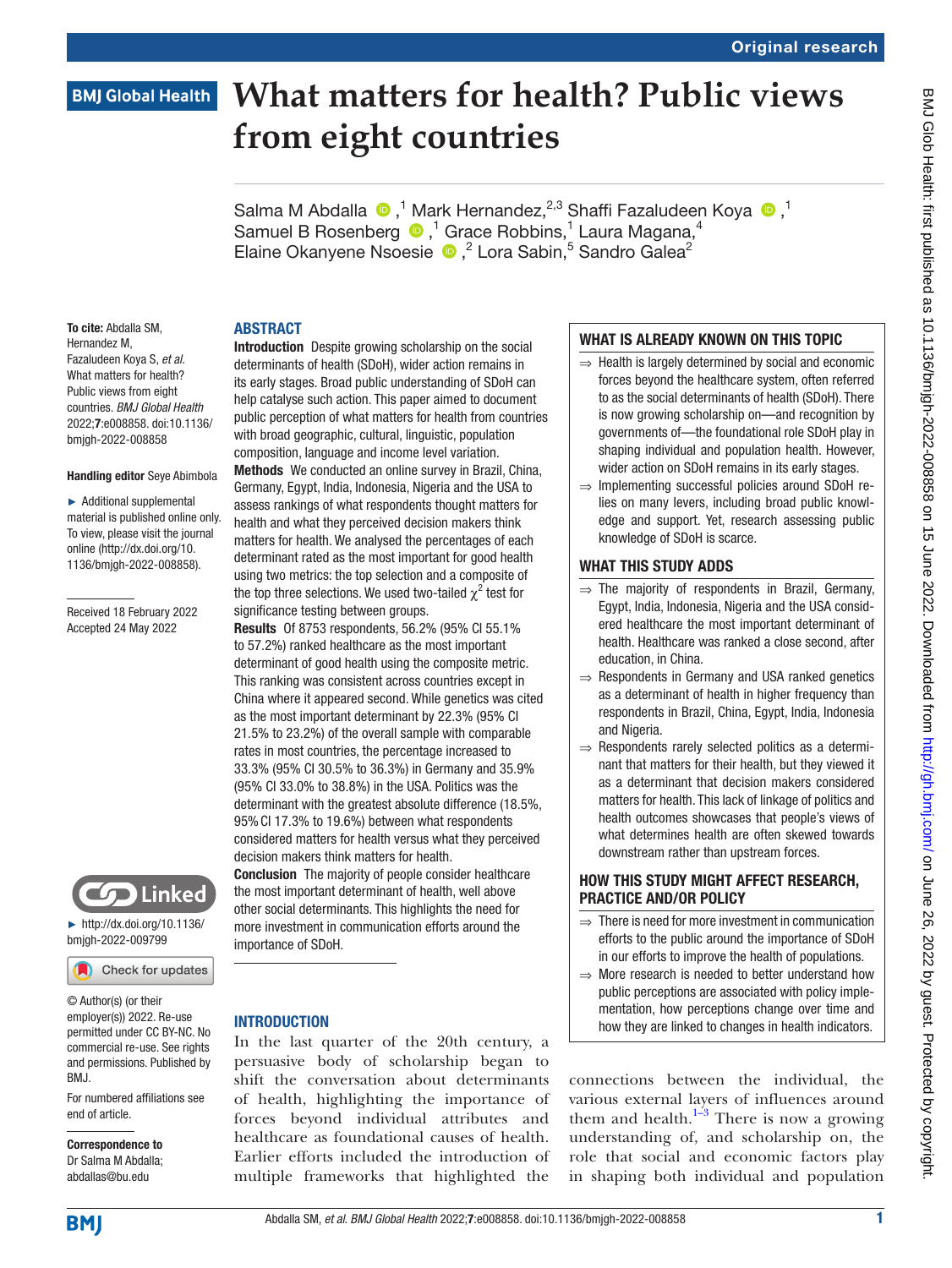## BMJ Global Health

heath. $4-9$  These factors are often collectively termed the social determinants of health (SDoH). The academic embrace of SDoH has been accompanied by increasing recognition by governments and commercial entities of the drivers of people's health beyond medical care.<sup>10–13</sup> A number of initiatives, such as Health in All Policies, have been proposed as potential pathways to translate scholarship to action on SDoH. Yet, wider policy and political action on SDoH remains in its early stages[.14–19](#page-9-1)

Designing and implementing successful policies and programmes on any issue relies on the alignment of multiple levers. One of these levers is political will and broad public support. Public support to enact interventions to improve population health beyond the healthcare sector is contingent on understanding SDoH as foundational causes of health, which can help catalyse action on SDoH. It can also help establish a culture of accountability for political decisions that concern the allocation of resources that affect health  $.20$  However, efforts expended to ensure that the general public understands the role of social and economic factors in shaping health are scarce. This is exemplified in a review of the literature on SDoH, which found that the majority of SDoH scholarship targets policymakers and academics as recipients of research findings.<sup>21</sup>

Building broad public understanding and support around SDoH can be achieved through educational and advocacy efforts. For such efforts to succeed, there is a need to first measure the level of public views about what shapes health. Yet, research assessing public knowledge of SDoH is scarce, and existing data are largely from high-income countries (HICs).

This paper aimed to help tackle this gap in the literature and document public perception of what matters for health in eight countries, including low-income and middle-income countries (LMICs) that are often excluded from discussions of how SDoH shape population health. Furthermore, we assessed what the public thinks matters for decision makers to better understand the gap, if any, between what the public thinks matters to them compared with what they perceive matters to those with the ability to act, including decision makers at all levels.

#### **METHODS**

This analysis used data collected through a multicountry, anonymous, opt-in, cross-sectional online survey in eight countries between 16 September and 1 November 2020. Data were collected through RIWI, a professional global survey platform that uses a patented Random Domain Intercept Technology (RDIT).<sup>22</sup> RDIT platform has been used extensively by many international agencies including the United Nations World Food Program and World Bank to conduct global surveys. $^{23}$  The tool is compatible with many web-enabled devices including computers, mobiles and tablets and has captured more than 1.6billion survey responses since its launch in 2009, covering more than

100million people in every country and territory. A survey administered through RDIT cannot be blocked by state surveillance or internet control, nor is it susceptible to ad-block technologies as it leverages real registered domains (not pop-ups or ad interstitials).<sup>24</sup>

#### Study population and sample size

The target population for this analysis was all web users who directly typed into the URL bar to browse the internet in Brazil, China, Germany, Egypt, India, Indonesia, Nigeria and the USA. These countries were selected to provide a wide range of geographic, cultural, linguistic, population composition and gross domestic product categories variation. The target sample size was a minimum of 1000 responses from each of the eight countries. Users who made errors while typing in addresses of websites or those who inadvertently navigated to a domain or subdomain while typing websites addresses landed in one of the thousands of URLs owned or controlled by RIWI. Using a series of algorithms, a random sample of these users then received an invitation to participate in this survey. Each respondent who opted-in received the survey in the language used by the majority of people in their country (eg, Portuguese in Brazil and Arabic in Egypt) and was allowed to respond to the survey only once based on their IP address. The technology then adopted various filters to prevent non-human respondents or 'bots' from responding. None of the respondents were paid or provided with any incentive. The platform also applied an algorithm to exclude paid panel respondents.

We did not collect any identifiable information other than age and gender of respondents. The respondents had the option to opt out of answering one or more questions or quit the survey at any time. The data were saved in a server maintained by RIWI.

## Demographic variables

The sociodemographic characteristics collected from respondents included country, gender, age, area of residence, education level and income. Educational level was categorised into no formal schooling, some primary school, completed primary school, some secondary or high school, completed secondary or high school, completed college or university, and completed a graduate school degree. Area of residence was categorised as living in a large city, suburb, small town or village and rural area farm.

Income was categorised into five groups: poor, low income, middle income, high income and rich based on the income levels of each country and the self-reported monthly household incomes in respective local currencies ([online supplemental appendix table 1](https://dx.doi.org/10.1136/bmjgh-2022-008858)).

#### Determinants of health variables

Respondents were asked to select what they thought were important determinants of good health from the following list: culture, employment and work conditions, early life or childhood conditions, income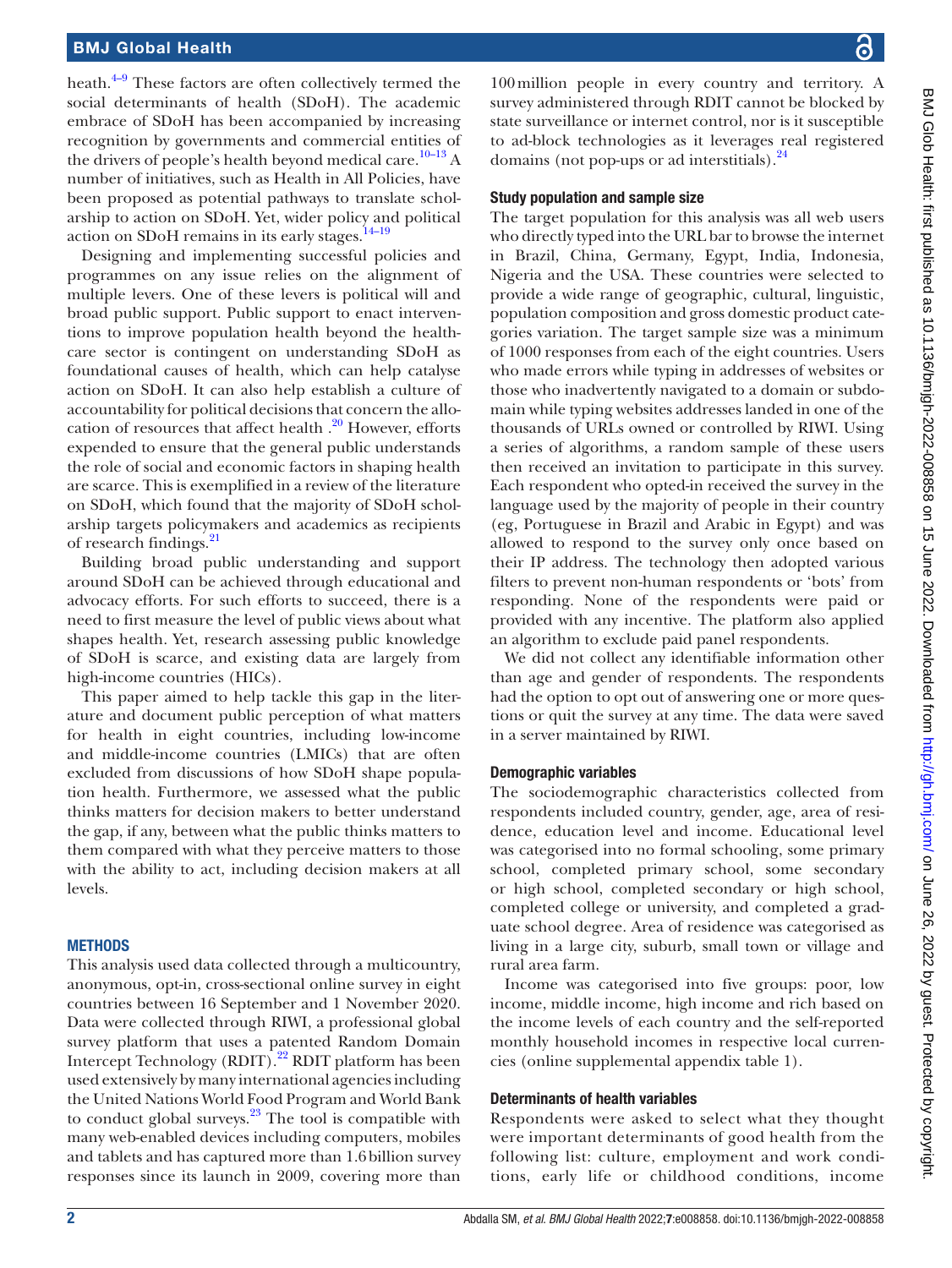and family wealth, genetics, built environment (eg, housing or neighbourhood conditions), education, social support, healthcare and politics. The list of SDoH included in the survey is mainly derived from existing literature and frameworks that highlight important determinants of health.[25–28](#page-9-7) The question was then repeated twice with the remaining items on the list to yield a participant's top three choices for important determinants of good health.

Respondents were also asked about their perceptions of what decision makers—whose work affects their daily lives—think is most important for good health using the same list of determinants. Examples of relevant decision makers provided in the survey included mayors, council members, representatives, governors, ministers and presidents. The question was then repeated twice with the remaining items on the list to yield respondents' perceived second and third choices of important determinant of good health for decision makers.

#### Statistical analysis

First, we summarised the frequencies and unweighted percentages of the demographic characteristics of the overall study sample and by country. Second, we calculated two metrics that indicated the percentage of the sample for which a determinant was: (1) what respondents considered as important determinants of health and (2) what respondents considered decision makers think of as important determinants of good health. We conducted a descriptive analysis calculating the percentages and 95% CIs of respondents who cited each determinant either as their first choice or a composite of the first, second or third choice for important health determinant. We repeated the analysis with respondents' perception of what decision makers think about determinants of health. Third, we calculated the absolute and relative differences between what respondents considered important compared with their perceptions of what decision makers considered important. We used a two-tailed  $\chi^2$  test for significance testing between groups, and a p value  $\langle 0.05 \rangle$  was considered statistically significant throughout the analysis.

The data were cleaned and analysed using R software (V.4.1.2). We used R packages 'tidyverse', 'data.table', 'epiR' and 'gtsummary' for analysis. We followed the Strengthening the Reporting of Observational Studies in Epidemiology reporting guideline for cross-sectional studies when designing and reporting on this analysis.

#### Patient and public involvement

Patients and the public were not involved in developing the research question, design or implementation of this analysis. This is primarily because we did not have funding to support such involvement, and our analysis was on a global level.

#### RESULTS

#### Sample characteristics

[Table](#page-3-0) 1 presents the demographic characteristics of the study sample. A total of 37566 people saw the survey

and 8753 unique users answered the full survey, giving a full response rate of 23.3%. The remainder of the respondents either chose to hit 'skip' or closed their web browsers before completing and submitting the survey. The number of completed responses was comparable among countries. Nigeria (n=1014, 17.1% response rate) and China (n=1282, 30.3% response rate) had the fewest and most absolute number of completed responses, respectively. More men (68.2%) answered than women (31.8%). The narrowest gap in response by gender was in the USA (54.6% vs 45.4%), and the widest gap was in China (81.4% vs 18.6%). Younger age groups constituted higher percentages of respondents, with those between the ages of 18 and 24 years constituting the highest percentage (35%) in the overall sample. The age distributions of respondents varied by country. The USA and Germany had the lowest percentage of 18–24 years respondents (19.2% each) and Nigeria (46.9%) had the highest. The USA had the highest percentage of respondents 65 years and older (17.0%) and Nigeria had the lowest  $(1.3\%)$ .

A substantial percentage (42.1%) of respondents lived in large cities, while only 13.0% lived in rural areas in the overall sample. The proportion of those living in large cities ranged from 53.5% in Brazil to 29.2% in Germany. Income level was more evenly distributed in the sample than other demographic factors. The country with the widest gap between the poorest (32.5%) and richest (9.6%) groups was Nigeria, and the country with the narrowest gap  $(25.1\% \text{ vs } 28.3\%)$  was the USA. More respondents with at least a college degree completed the survey (42.2%) with the highest percentage in China (59.7%) and lowest in Brazil (24.3%).

#### Perceptions about important determinants of good health

Overall, respondents selected healthcare as the most important determinant of good health when using the composite metric (56.2%, 95%CI 55.1% to 57.2%). This remained consistent among respondents in each country, except for China, where healthcare appeared second (39.2%, 95%CI 36.6% to 42.0%). Brazil (69.4%, 95%CI 66.5% to 72.1%) and Nigeria (69.7%, 95%CI 66.8% to 72.5%) had the highest percentage of respondents citing healthcare among the top three important determinants.

Education ranked second in the overall sample (47.9%, 95%CI 46.9% to 49.0%) and in all countries, except in China where it ranked first  $(41.7\%, 95\% \text{ CI } 39.0\%$  to 44.4%). Education tied with healthcare for first place in India (56.2%, 95%CI 53.3% to 59.0%). Built environment (32.7%, 95%CI 31.7% to 33.7%) ranked third in the overall sample. Conversely, politics was the determinant selected least often, both in the overall sample (10.9%, 95%CI 10.2% to 11.6%) and across countries. The remainder of determinants were selected among the top three important determinants by 20%–30% of the overall sample [\(figure](#page-4-0) 1).

Some countries' ranking of specific determinants differed substantially from both the overall sample and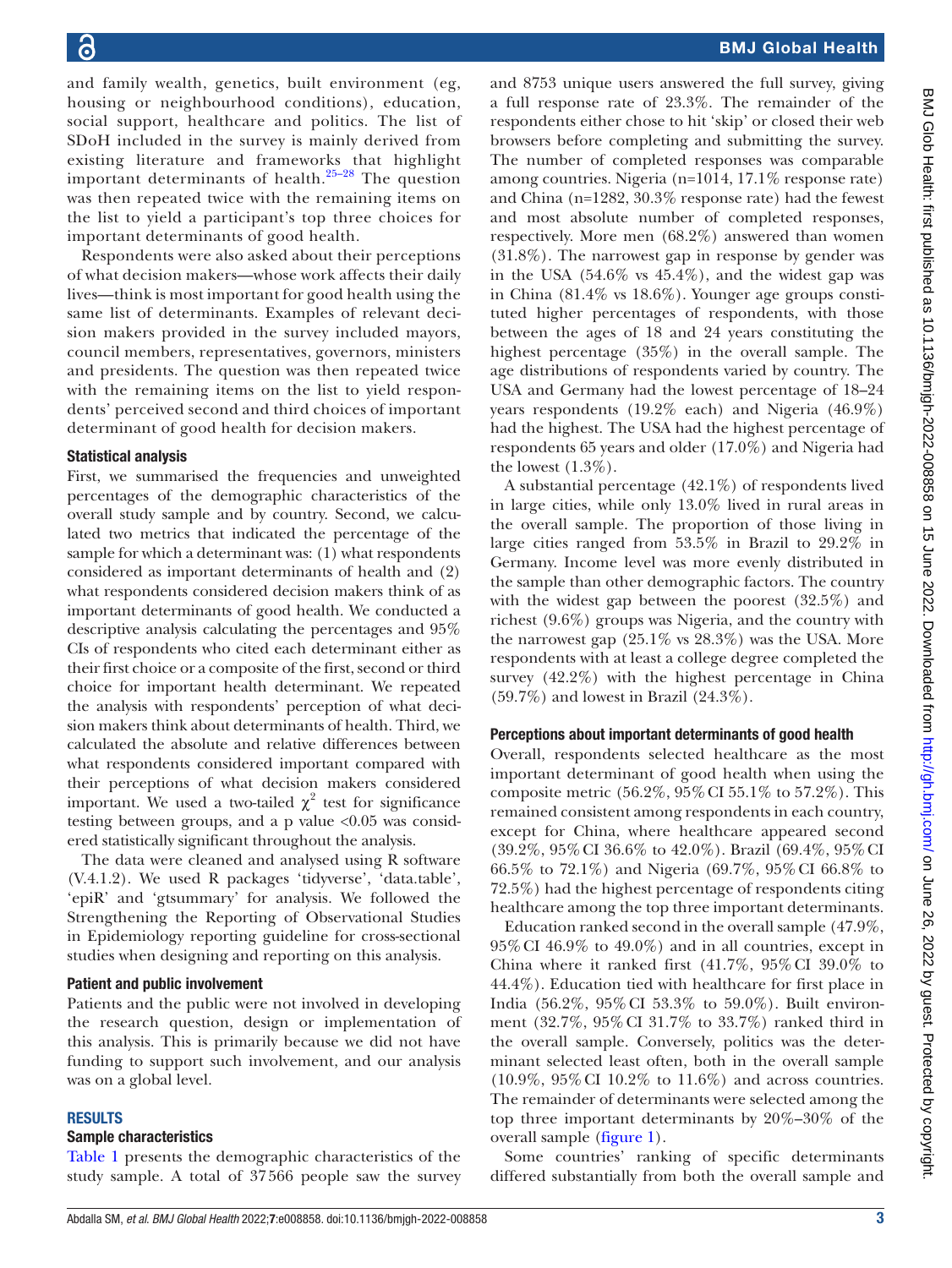<span id="page-3-0"></span>

| Demographic characteristics of the study sample*<br>Table 1    |                    |                                    |                                                     |                      |                        |                      |                          |                        |                    |
|----------------------------------------------------------------|--------------------|------------------------------------|-----------------------------------------------------|----------------------|------------------------|----------------------|--------------------------|------------------------|--------------------|
|                                                                | Overall,<br>n=8753 | $n = 1075$<br><b>Brazil</b>        | $n = 1282$<br>China,                                | $n = 1082$<br>Egypt, | Germany,<br>$n = 1036$ | $n = 1173$<br>India, | Indonesia,<br>$n = 1026$ | Nigeria,<br>$n = 1014$ | $n = 1065$<br>USA, |
| Gender, n (%)                                                  |                    |                                    |                                                     |                      |                        |                      |                          |                        |                    |
| Woman                                                          | 2783 (31.8)        | 411 (38.2)                         | 239 (18.6)                                          | 250 (23.1)           | 379 (36.6)             | 353 (30.1)           | 365 (35.6)               | 302 (29.8)             | 484 (45.4)         |
| Man                                                            | 5970 (68.2)        | 664 (61.8)                         | 1043 (81.4)                                         | 832 (76.9)           | 657 (63.4)             | 820 (69.9)           | 661 (64.4)               | 712 (70.2)             | 581 (54.6)         |
| Age group (years), n (%)                                       |                    |                                    |                                                     |                      |                        |                      |                          |                        |                    |
| $18 - 24$                                                      | 3062 (35.0)        | 340 (31.6)                         | 464 (36.2)                                          | 365 (33.7)           | 199 (19.2)             | 548 (46.7)           | 466 (45.4)               | 476 (46.9)             | 204 (19.2)         |
| $25 - 34$                                                      | 2535 (29.0)        | 296 (27.5)                         | 489 (38.1)                                          | 352 (32.5)           | 219 (21.1)             | 383 (32.7)           | 300 (29.2)               | 312 (30.8)             | 184 (17.3)         |
| $35 - 44$                                                      | 1453 (16.6)        | 227 (21.1)                         | 194(15.1)                                           | 205 (18.9)           | 235 (22.7)             | 122 (10.4)           | 151 (14.7)               | 138 (13.6)             | 181 (17.0)         |
| 45-54                                                          | 770 (8.8)          | 120(11.2)                          | 82 (6.4)                                            | 85 (7.9)             | 158 (15.3)             | 54 (4.6)             | 57 (5.6)                 | 60(5.9)                | 154 (14.5)         |
| 55-64                                                          | 462 (5.3)          | 59 (5.5)                           | (1.1)                                               | 35 (3.2)             | 133 (12.8)             | 21(1.8)              | 24 (2.3)                 | 15(1.5)                | 161(15.1)          |
| 65 and older                                                   | 471 (5.4)          | $\widehat{\hphantom{m}}$<br>33 (3. | 39 (3.0)                                            | 40 (3.7)             | 92 (8.9)               | 45 (3.8)             | 28 (2.7)                 | 13(1.3)                | 181 (17.0)         |
| Area of residence, n (%)                                       |                    |                                    |                                                     |                      |                        |                      |                          |                        |                    |
| Large city                                                     | 3500 (42.1)        | 539 (53.5)                         | 565 (47.2)                                          | 512 (50.1)           | 288 (29.2)             | 417 (38.5)           | 332 (33.6)               | 507 (51.3)             | 340 (32.9)         |
| Suburb                                                         | 1451(17.5)         | 116(11.5)                          | 221 (18.4)                                          | 111(10.9)            | 241 (24.4)             | 162(15.0)            | 168 (17.0)               | 114(11.5)              | 318 (30.8)         |
| Small town/village                                             | 2280 (27.4)        | 256 (25.4)                         | 287 (24.0)                                          | 253 (24.8)           | 325 (32.9)             | 348 (32.1)           | 316 (32.0)               | 270 (27.3)             | 225 (21.8)         |
| Rural area/farm                                                | 1077 (13.0)        | 96 (9.5)                           | 125(10.4)                                           | 146 (14.3)           | (133(13.5))            | 156 (14.4)           | 172(17.4)                | 98 (9.9)               | 151 (14.6)         |
| Income, n (%)                                                  |                    |                                    |                                                     |                      |                        |                      |                          |                        |                    |
| Rich                                                           | 1404 (18.4)        | (6.61)<br>183(1                    | 302 (27.7)                                          | 119(12.7)            | 141 (15.4)             | 138(14.3)            | 158 (17.4)               | 88 (9.6)               | 275 (28.3)         |
| High income                                                    | 999 (13.1)         | (8.4)<br>169(1                     | 187 (17.2)                                          | 126(13.4)            | 90 (9.8)               | 103(10.7)            | 111(12.2)                | 102(1.1)               | 111(11.4)          |
| Middle income                                                  | 1524 (20.0)        | 186 (20.2)                         | 287 (26.3)                                          | 253 (26.9)           | 141(15.4)              | 224 (23.3)           | 142 (15.6)               | 160 (17.4)             | 131(13.5)          |
| Low income                                                     | 1588 (20.8)        | 162 (17.6)                         | 134 (12.3)                                          | 205 (21.8)           | 256 (27.9)             | 204 (21.2)           | 146 (16.0)               | 269 (29.3)             | 212 (21.8)         |
| Poor                                                           | 2115 (27.7)        | 220 (23.9)                         | 180 (16.5)                                          | 237 (25.2)           | 290 (31.6)             | 293 (30.5)           | 353 (38.8)               | 298 (32.5)             | 244 (25.1)         |
| Educational attainment, n (%)                                  |                    |                                    |                                                     |                      |                        |                      |                          |                        |                    |
| College/university degree or more                              | 3361 (42.2)        | 233 (24.3)                         | 678 (59.7)                                          | 482 (48.8)           | 244 (25.5)             | 536 (52.7)           | 331 (34.6)               | 418 (44.1)             | 439 (43.8)         |
| Secondary school                                               | 2246 (28.2)        | 342 (35.6)                         | 165(14.5)                                           | 203 (20.5)           | 382 (39.9)             | 176(17.3)            | 390 (40.7)               | 303 (32.0)             | 285 (28.4)         |
| Less than secondary school/no<br>formal education              | 2359 (29.6)        | 385 (40.1)                         | 293 (25.8)                                          | 303 (30.7)           | 331 (34.6)             | 305 (30.0)           | 237 (24.7)               | 226 (23.9)             | 279 (27.8)         |
| *Percentages are unweighted. There are missing data on area of |                    |                                    | residence (445), income (1123) and education (787). |                      |                        |                      |                          |                        |                    |

## BMJ Global Health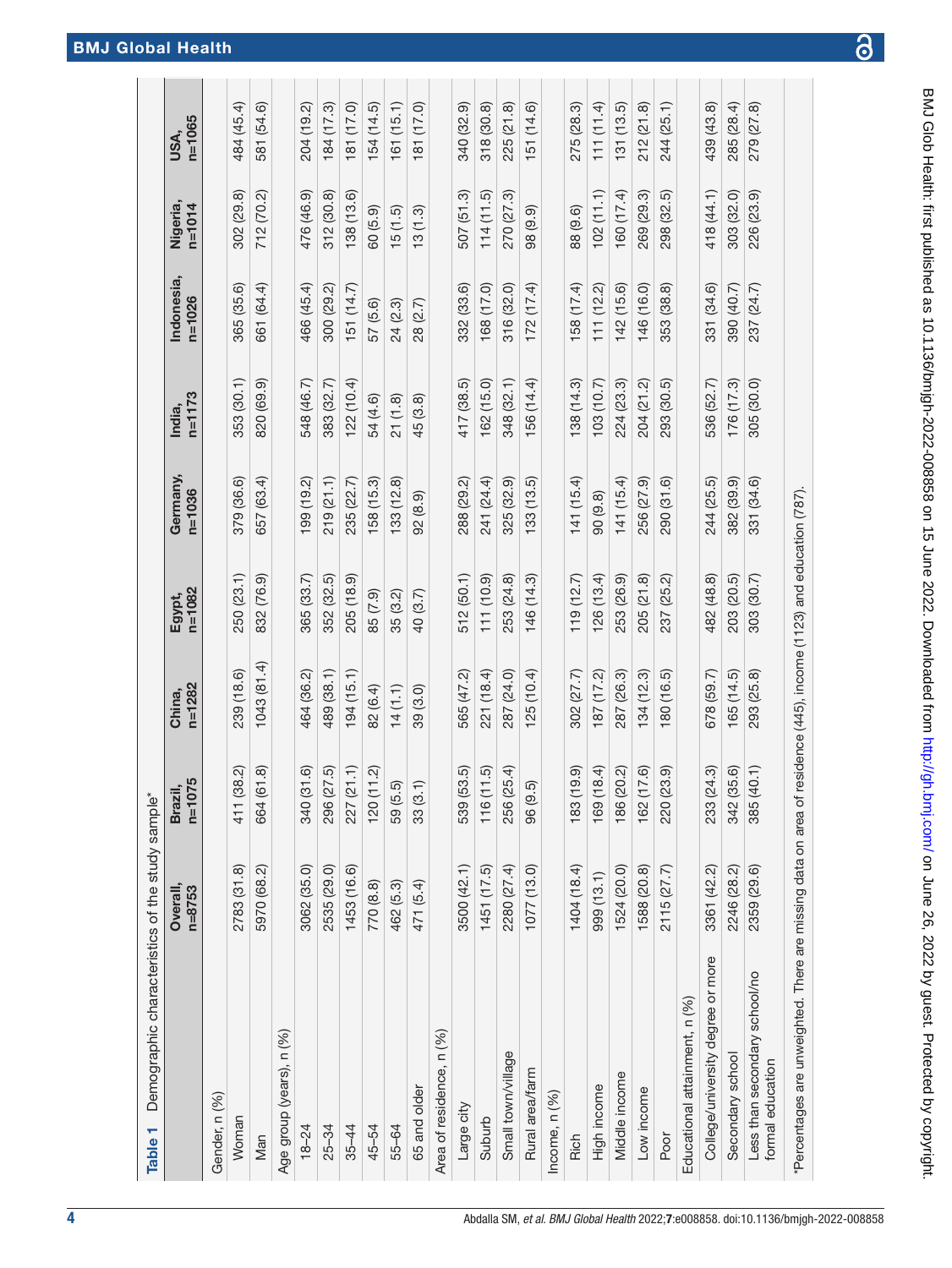

<span id="page-4-0"></span>Figure 1 Rankings of what respondents think matters for good health stratified by country.<sup>\*</sup> A composite of the first, second or third choice for important health determinants for good health.

other countries. Germany and China were the only countries in which fewer than half of the respondents chose healthcare as the most important determinant of good health using the composite metric with 48.3% (95% CI 45.2% to 51.4%) and 39.2% (95% CI 36.6% to 42.0%), respectively. While genetics was selected by 22.3% (95% CI 21.5% to 23.2%) of the overall sample with comparable rating in most countries, the percentage rose to 33.3% (95% CI 30.5% to 36.3%) in Germany and 35.9% (95% CI 33.0% to 38.8%) in the USA. Indonesia was the only country where more than half of the respondents selected built environment (53.1%, 95%CI 50.0% to 56.2%) using the composite metric. Respondents in China (42.8%, 95%CI 40.1% to 45.6%), Nigeria (37.8%,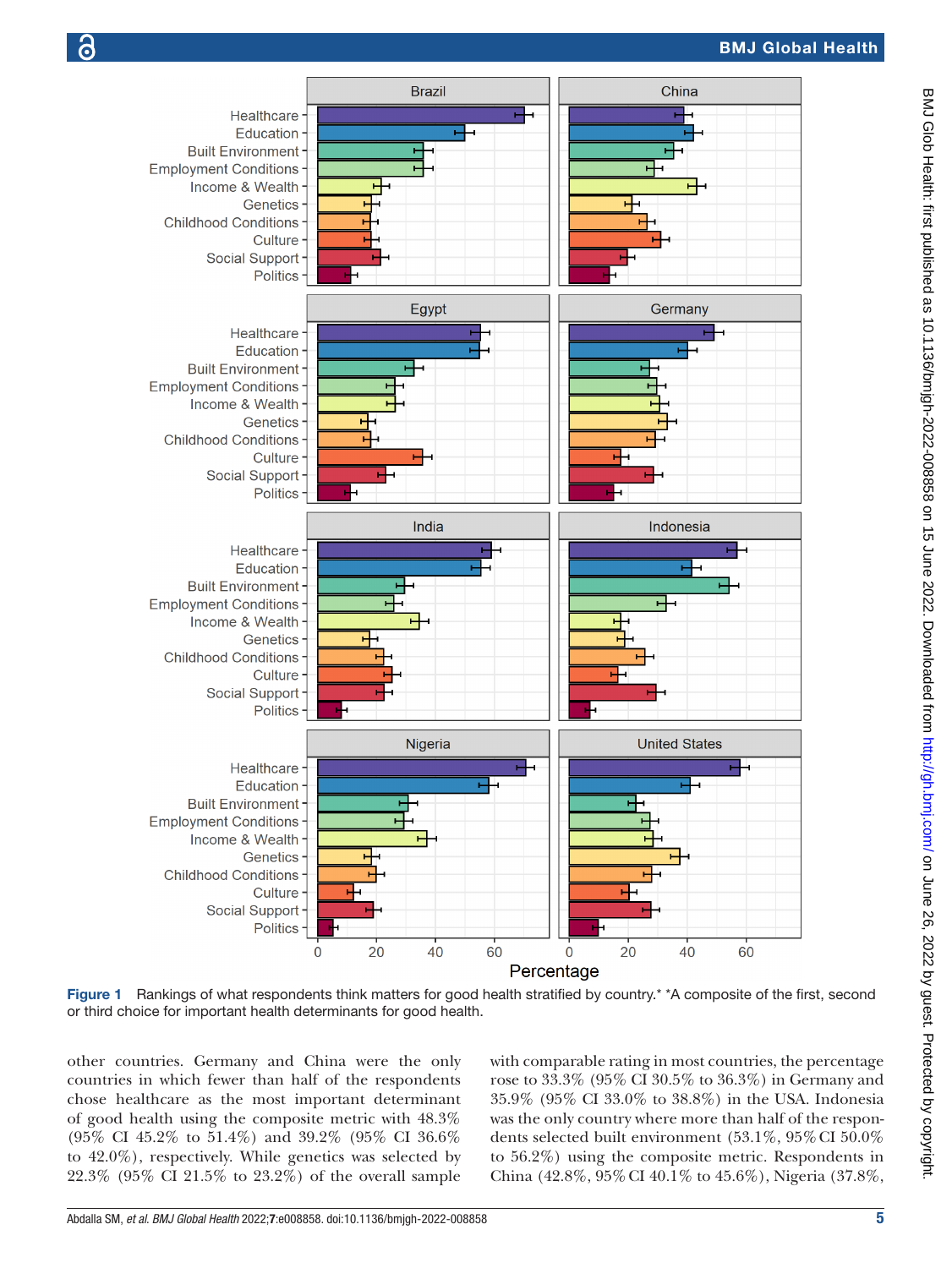95%CI 34.8% to 40.9%) and India (34.9%, 95%CI 32.2% to 37.7%) selected income and wealth in the top three determinants more frequently than other countries ([figure](#page-4-0) 1). Egypt was an outlier with about a third of respondents selecting culture (36.7%, 95%CI 33.8% to 39.7%) in the top three important determinants of good health compared with lower percentages in other countries ([figure](#page-4-0) 1). Differences between countries were statistically significant.

The rankings of determinants did not change when we examined a single top determinant of good health. One notable change was the heightened contrast between Indonesia and other countries in the percentage of respondents selecting built environment as the most important determinant [\(online supplemental appendix](https://dx.doi.org/10.1136/bmjgh-2022-008858)  [figure 1\)](https://dx.doi.org/10.1136/bmjgh-2022-008858).

## Perceptions about what decision makers consider as important determinants for good health

Overall, respondents selected healthcare (41.9%, 95%CI 40.9% to 42.9%) as the most important health determinant for decision makers when using the composite metric with education (40.8%, 95%CI 39.8% to 41.9%) as a close second. Among countries, healthcare was selected as the top determinant using the composite metric in Indonesia (48.3%, 95%CI 45.2% to 51.4%), Germany (44.6%, 95%CI 41.6% to 47.7%) and the USA (45.5%, 95%CI 42.4% to 48.5%). Education was most selected as the top determinant using the composite metric in Egypt (46.5%, 95%CI 43.5% to 49.5%), Nigeria (45.0%, 95%CI 41.9% to 48.1%), India (44.9%, 95%CI 42.1% to 47.8%), Brazil (41.3%, 95%CI 38.4% to 44.3%), and China (37.6%, 95%CI 35.0% to 40.3%) . Childhood conditions (19.8%, 95% CI 19.0% to 20.7%) and genetics (18.7%, 95%CI 17.9% to 19.5%) were the least cited in the top three determinants. This applied to all countries, except for Germany and the USA [\(figure](#page-6-0) 2).

Some countries' ranking of specific determinants differed substantively from both the overall sample and other countries. Respondents in Indonesia selected built environment (42.9%, 95%CI 39.8% to 46.0%) using the composite metric in higher frequency compared with other countries and income and wealth (19.0%, 95%CI 16.7% to 21.6%) in lower frequency than other countries. Childhood conditions was selected in higher frequency in Germany (26.7%, 95%CI 24.1% to 29.6%) compared with other countries. Genetics was selected in higher frequency in Germany (25.4%, 95% CI 22.8% to 28.2%) and the USA (27.3%, 95%CI 24.7% to 30.1%) compared with other countries. Respondents in Egypt selected culture (33.1%, 95%CI 30.3% to 36.0%) in higher frequency compared with other countries. Respondents in Brazil selected politics (38.2%, 95%CI 35.3% to 41.2%) in higher frequency compared with other countries [\(figure](#page-6-0) 2). Differences between countries were statistically significant.

The results observed when examining the top three determinants did not change when we considered a single

top determinant of good health. One notable shift was that education was cited as the single important determinant in higher frequency in Egypt compared with other countries ([online supplemental appendix figure 2\)](https://dx.doi.org/10.1136/bmjgh-2022-008858).

## Differences between respondents' choices and their perceptions about decision makers

There were differences between what respondents considered as important determinants of good health and what they perceived their decision makers considered as important determinants of good health. Overall, respondents ranked six determinants—healthcare, education, early life and childhood conditions, genetics, built environment, and income and wealth—as important to their good health in higher frequencies compared with decision makers. Conversely, respondents ranked four determinants— politics, social support, employment conditions and culture—as important to their good health in lower frequency compared with decision makers. Differences were statistically significant (p value <0.001) except for income and wealth (p value=0.59) [\(figure](#page-7-0) 3).

The differences within countries followed a similar pattern. The importance of healthcare and education decreased (selected in lower frequency for decision makers) in all countries with the largest absolute decrease for healthcare in Brazil (−32.6%, 95%CI −36.6% to −28.6%) and for education in Nigeria (−12.9%, 95%CI −17.2% to −8.6%). The importance of genetics decreased in all countries except India (1.8%, 95%CI −1.4% to 5.0%). The importance of politics and employment increased (selected in higher frequency for decision makers) in all countries with the largest absolute increase for politics in Brazil (26.3%, 95%CI 22.8% to 29.8%) and employment in Nigeria  $(5.6\%, 95\% \text{ CI } 1.7\%$ to 9.7%). The importance of social support increased in all countries except the USA (−0.1%, 95%CI −3.9% to 3.7%). The differences in perceptions about culture, and income and wealth increased in some countries and decreased in others ([figure](#page-7-1) 4 and [online supplemental](https://dx.doi.org/10.1136/bmjgh-2022-008858) [appendix table 2A–H\)](https://dx.doi.org/10.1136/bmjgh-2022-008858).

## **DISCUSSION**

This analysis shows that respondents across eight countries considered healthcare to be what matters the most for good health. Similarly, but to a lesser extent, respondents perceived that decision makers consider healthcare the most important determinant of good health.

This broad public perception that healthcare is what matters most for good health aligns with existing literature. A survey of adults in Wisconsin, USA, in 2009, showed that 75.3% of respondents believed health insurance was among the most important factors affecting health[.29](#page-9-8) A national survey in the USA found that the majority of adults viewed access to affordable healthcare  $(73\%)$  as one of the strongest determinants of health.<sup>[30](#page-9-9)</sup> Another national poll found that while US adults did not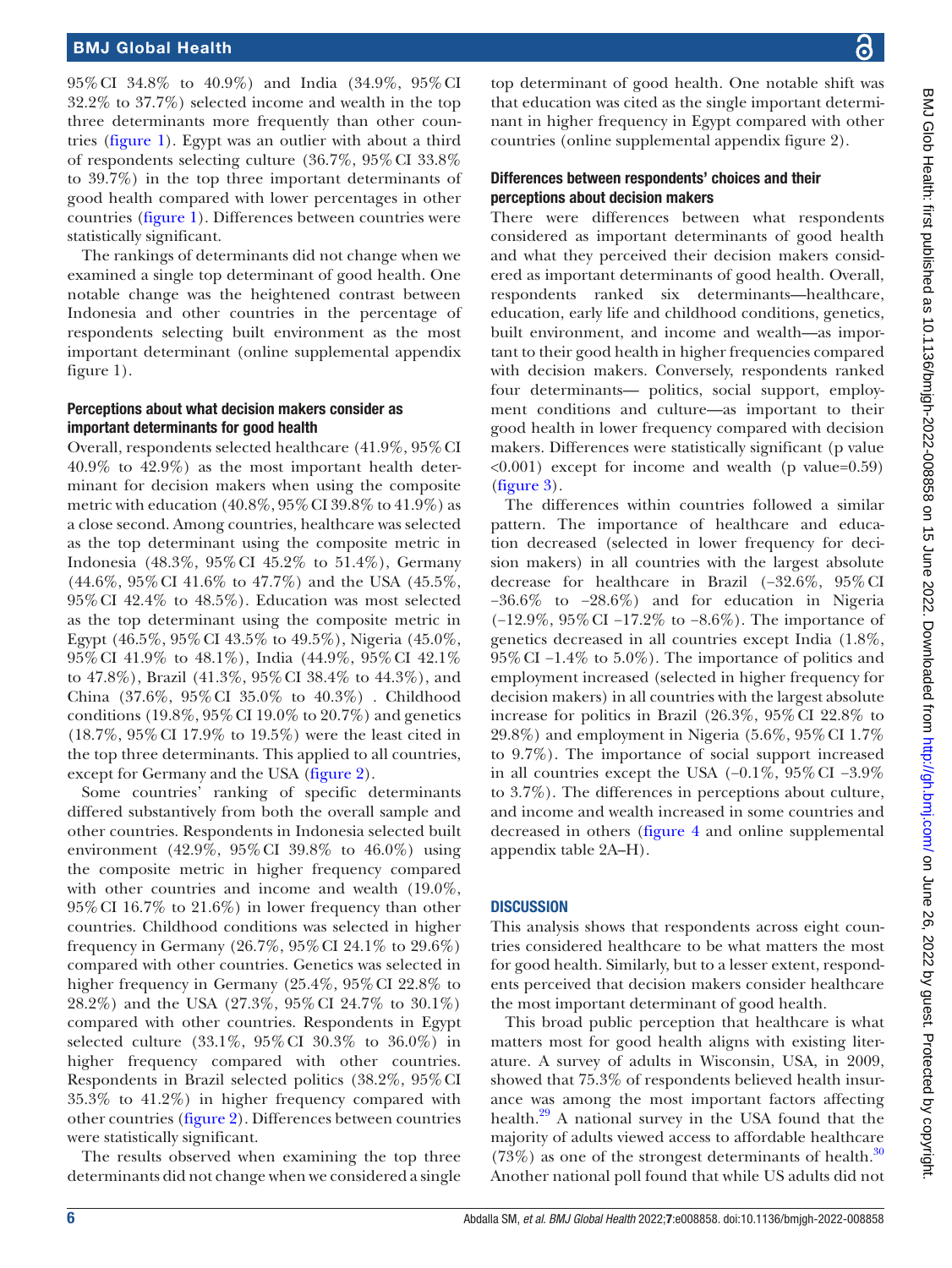



<span id="page-6-0"></span>Figure 2 Rankings of respondents' perceptions of what decision makers think matters for good health stratified by country\*. \*A composite of the first, second or third choice for important health determinants for good health.

identify a single factor as the most important cause of health problems, one of the top causes was lack of access to high-quality healthcare  $(42\%)$ .<sup>31</sup> In the UK, a 2017 survey showed that participants were more likely to think that free healthcare (73%) had a 'very large' impact on health compared with SDoH such as education  $(24\%)$ .<sup>[32](#page-9-11)</sup> This indicates that the perception that healthcare is

the most important factor for good health is present in countries with broad government sponsored healthcare coverage such as the UK as well as in those without such coverage, including the USA.<sup>[33](#page-9-12)</sup>

Our survey also showed that perceptions about the salience of politics as a determinant of health were the opposite of perceptions about the salience of healthcare.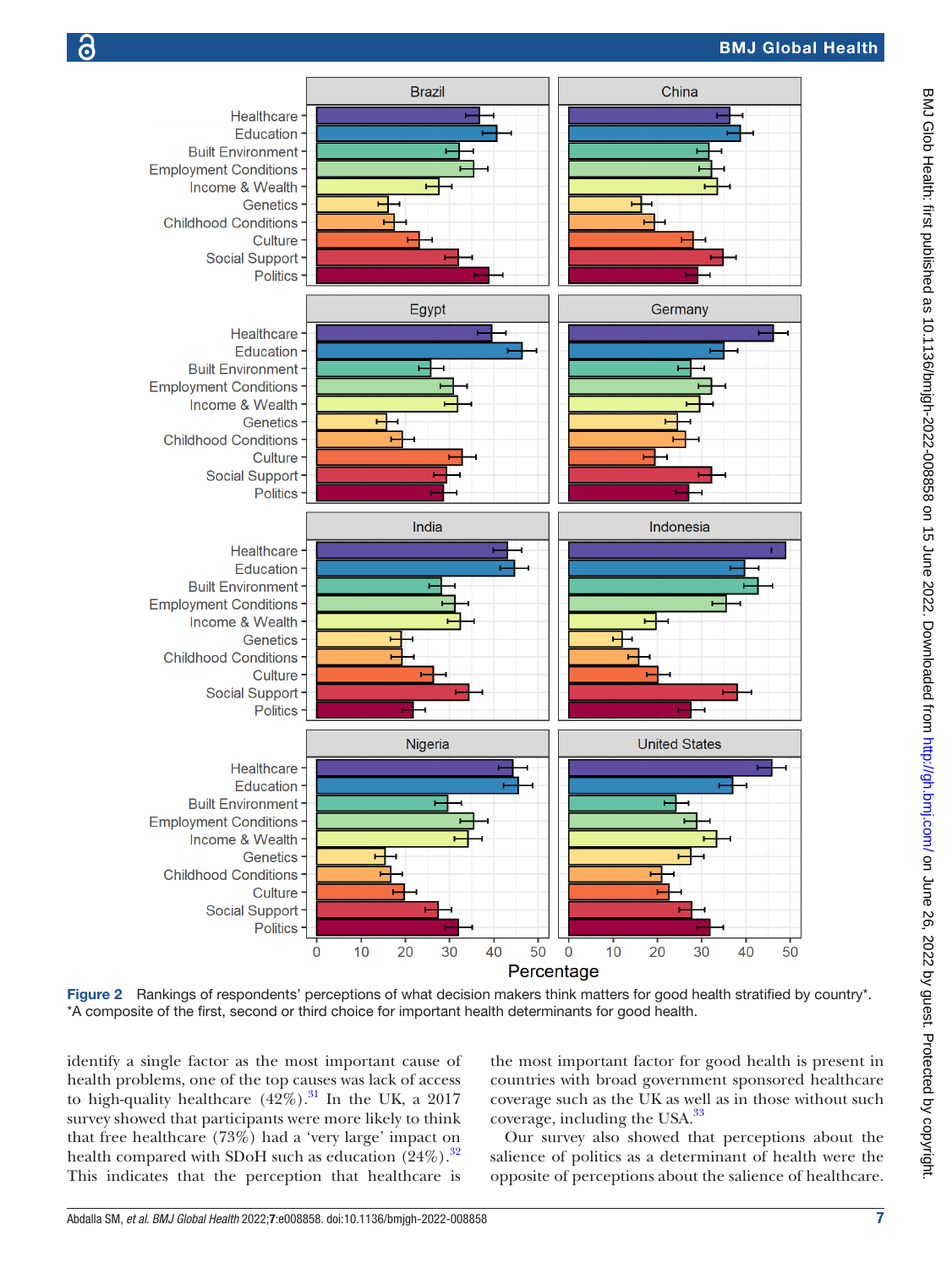Respondents Decision-Makers



<span id="page-7-0"></span>Figure 3 Rankings of determinants as the most important\* for good health for respondents and their perceptions of what decision makers think. \*A composite of the first, second or third choice for important health determinants for good health.

Across the board, respondents did not select politics as a factor that mattered for their good health, but they viewed it as a factor that decision makers considered mattered for health. This lack of linkage between politics and health outcomes is consistent with the literature that shows that people's views of what determines health are often skewed towards downstream rather than upstream factors. For example, multiple studies have shown that personal behaviour is perceived as more important than SDoH in determining health outcomes and as a solution to poor health.<sup>29–31</sup> 34<sup>35</sup> Conversely, a survey of 23 countries, mainly HICs, collected between 2011 and 2013 found that fewer than half (47%) of all participants agreed that poverty leads to severe health problems.<sup>35</sup>

Our findings were largely consistent across countries, with some exceptions. Notably, respondents in HICs,



<span id="page-7-1"></span>Figure 4 Rankings of determinants as the most important\* for good health for respondents and their perceptions of what decision makers think stratified by country. \*A composite of the first, second or third choice for important health determinants for good health.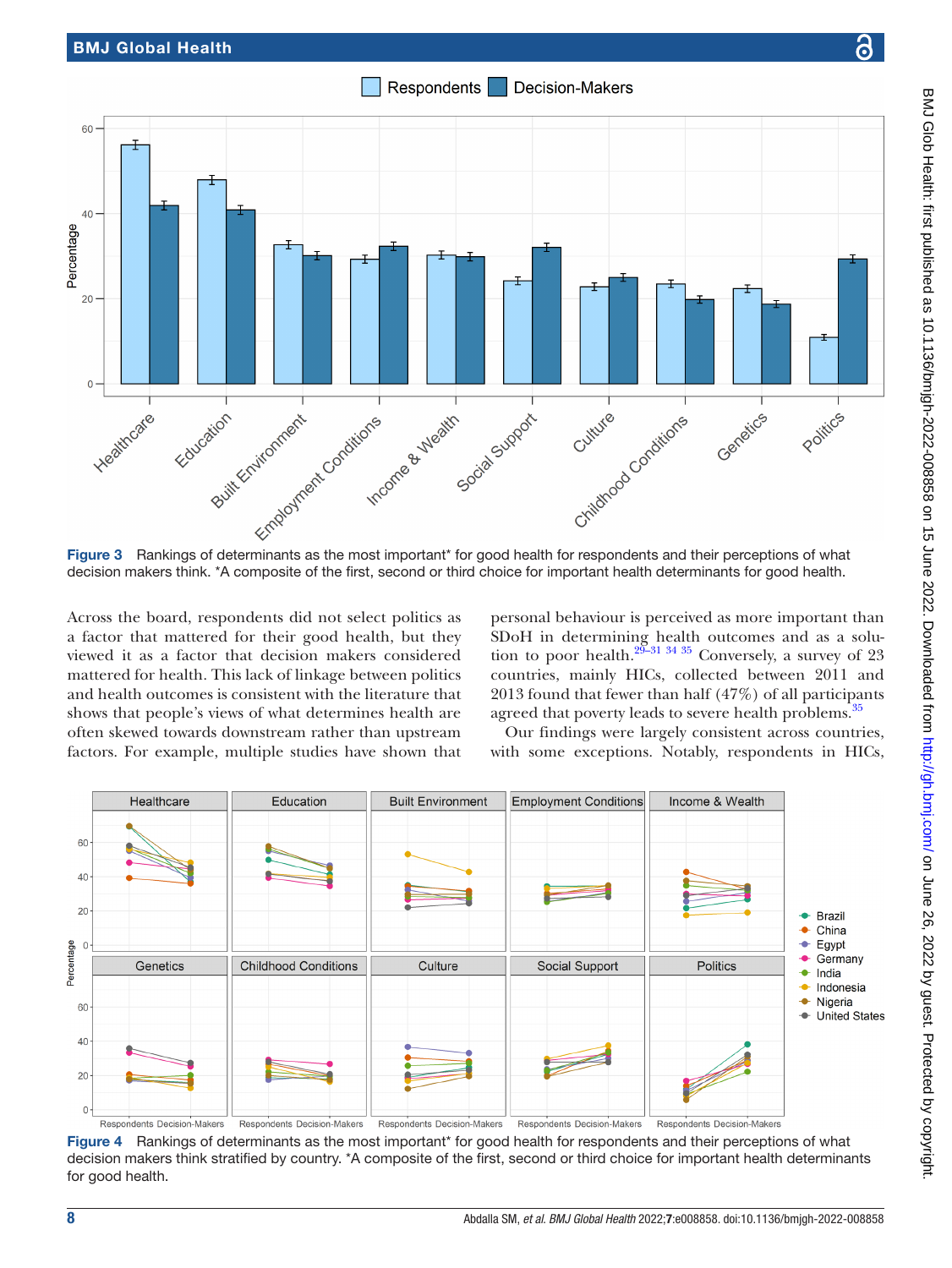Germany and the USA, viewed genetics as an important determinant of good health more than respondents from other countries. This is consistent with an analysis from 29 countries that found that average income of a country was positively associated with selecting genetics as a determinant of heath. $17$  This suggests the need for more research on how factors such as individual and country level income and wealth, and geographic region are associated with perceptions of what is most important for good health.

There are several limitations to this analysis. First, similar to all internet-based surveys, our results are not representative of the populations within the countries we surveyed and are thus not generalisable. Excluding persons without access to the internet may have led to systematic bias in our results. However, our analysis was meant to add to the scarce literature and provide representation across a wide range of countries. Second, the drop-out rate was higher than in surveys with a financial incentive. We mitigated some of this effect through the use of various measures to maximise engagement and retain online respondents, including optimising the survey instrument for ease of participation on all device screens and bandwidths and using native languages, as well as concise language for immediate comprehension. Moreover, the response rate for our survey was comparable with other similar surveys.<sup>[36](#page-9-15)</sup> Third, there is a large gender gap in the response rate. This gap is consistent with other surveys administered using the RIWI technology and highlights a more foundational limitation to this method of collecting data. $3738$  We presented unweighted data in this analysis to ensure that the gender gap in data collecting does not skew the results. Fourth, the list of determinants provided to respondents was by no means exhaustive, despite our inclusion of a list of factors that are most cited in the literature on SDoH. Future research could fruitfully consider more nuanced and detailed choices to help provide a clear understanding of public perceptions of what shapes health.

Notwithstanding these limitations, our analysis highlights the fundamental observation that the majority of persons in the general public consider healthcare the primary determinant of health, with social determinants being a secondary consideration. These results are perhaps understandable given that the majority of research on SDoH is tailored to reach policymakers or other academics. A scoping review of SDoH-related literature found that 41.7% of publications focused on policymakers, 34.3% on public health workforce and 13% on academia as the target audience. $^{21}$  $^{21}$  $^{21}$  Improving the health of populations requires enacting policies and programmes that address SDoH and such actions will require broad public support. This highlights the need for more investment in communication efforts to the general public around the importance of SDoH. Furthermore, more research is needed to better understand how public perceptions are associated with policy implementation, how perceptions change over time and how they are linked to changes in health indicators.

#### Author affiliations

<sup>1</sup>Department of Epidemiology, Boston University School of Public Health, Boston, Massachusetts, USA

<sup>2</sup>Boston University School of Public Health, Boston, Massachusetts, USA <sup>3</sup>Massachusetts Institute of Technology Lincoln Laboratory, Lexington, Kentucky, **IISA** 

4 Association of Schools and Programs of Public Health, Washington, DC, USA 5 Department of Global Health, Boston University School of Public Health, Boston, Massachusetts, USA

Twitter Salma M Abdalla [@SalmaMHAbdalla,](https://twitter.com/SalmaMHAbdalla) Shaffi Fazaludeen Koya [@fmshaffi](https://twitter.com/fmshaffi), Elaine Okanyene Nsoesie [@ensoesie](https://twitter.com/ensoesie) and Sandro Galea [@SandroGalea](https://twitter.com/SandroGalea)

Contributors SMA and SG designed the study. SMA, SFK and GR designed the questionnaire. SMA, MH, SFK and SBR analysed and summarised the data. SMA wrote the first draft, which was then reviewed and edited by SG. All authors contributed to the revision of the draft and agreed on the final manuscript. SMA is the guarantor of the study and had full access to the data.

Funding The research was funded by the Rockefeller Foundation-Boston University 3-D Commission (grant number 2019 HTH 024).

Disclaimer The Rockefeller Foundation had no role in the design and conduct of the study; collection, management, analysis and interpretation of the data; preparation, review or approval of the manuscript; or the decision to submit the manuscript for publication.

Competing interests None declared.

Patient and public involvement Patients and/or the public were not involved in the design, or conduct, or reporting, or dissemination plans of this research.

Patient consent for publication Not applicable.

Ethics approval Boston University's Institutional Review Board (IRB) reviewed the research protocol and exempted it from detailed ethical review due to the anonymous nature of data (Protocol Number: H-40806).

Provenance and peer review Not commissioned; externally peer reviewed.

Data availability statement Data are available on reasonable request. Data are available on reasonable request

Supplemental material This content has been supplied by the author(s). It has not been vetted by BMJ Publishing Group Limited (BMJ) and may not have been peer-reviewed. Any opinions or recommendations discussed are solely those of the author(s) and are not endorsed by BMJ. BMJ disclaims all liability and responsibility arising from any reliance placed on the content. Where the content includes any translated material, BMJ does not warrant the accuracy and reliability of the translations (including but not limited to local regulations, clinical guidelines, terminology, drug names and drug dosages), and is not responsible for any error and/or omissions arising from translation and adaptation or otherwise.

Open access This is an open access article distributed in accordance with the Creative Commons Attribution Non Commercial (CC BY-NC 4.0) license, which permits others to distribute, remix, adapt, build upon this work non-commercially, and license their derivative works on different terms, provided the original work is properly cited, appropriate credit is given, any changes made indicated, and the use is non-commercial. See:<http://creativecommons.org/licenses/by-nc/4.0/>.

#### ORCID iDs

Salma M Abdalla <http://orcid.org/0000-0001-5474-4521> Shaffi Fazaludeen Koya<http://orcid.org/0000-0002-1220-5754> Samuel B Rosenberg <http://orcid.org/0000-0003-0537-9729> Elaine Okanyene Nsoesie<http://orcid.org/0000-0001-9170-8714>

#### **REFERENCES**

- <span id="page-8-0"></span>Smedley BD, Syme SL, Health I of M (US) C on C on SS and BR to I the P. The contribution of social and behavioral research to an understanding of the distribution of disease: a multilevel approach, 2000. Available: <http://www.ncbi.nlm.nih.gov/books/NBK222836/> [Accessed 22 Nov 2020].
- 2 Evans RG, Stoddart GL. Producing health, consuming health care. *[Soc Sci Med](http://dx.doi.org/10.1016/0277-9536(90)90074-3)* 1990;31:1347–63.
- 3 Dahlgren G, Whitehead M. *Policies and strategies to promote social equity in health*. 69, 2007.
- <span id="page-8-1"></span>Closing the gap in a generation: health equity through action on the social determinants of health - Final report of the commission